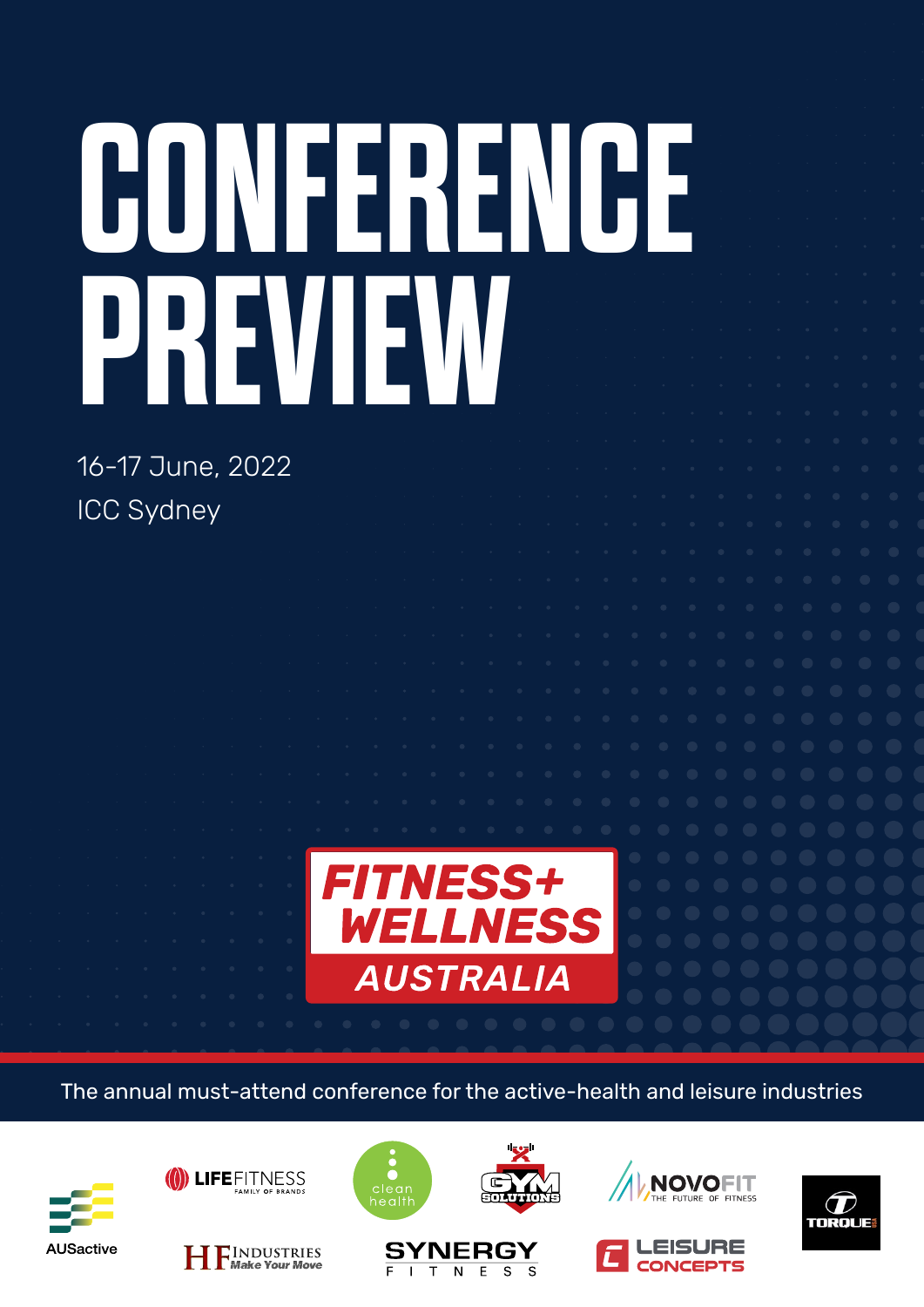## **THOUGHT LEADERSHIP & INDUSTRY INSIGHT**

## *DAY 1 THURSDAY 16 JUNE*

#### 9:15am - 10:00am Main Stage

#### **Fireside Chat: Unpacking the US\$400 million Sweat business exit success story**

#### Speaker

Tobi Pearce, *Co-Founder and Former CEO, Sweat*

#### **4** 11:00am - 11:45am **9** Main Stage

#### **The CEO's Check-In: A view from the top**

#### Speakers

Greg Oliver, *CEO, Fitness & Lifestyle Group;* Selina Bridge, *CEO, KX Pilates*; Cameron Falloon, *Founder and CEO, Body Fit Training;* Diana Williams, *Founder and Managing Director, Fernwood Women's Health Club & Fernwood Fusion*; Ryan Hogan, *CEO, Les Mills Asia Pacific*; Justin Ashley, *CEO & Co-Founder, Fitness Playground*

#### Moderator

Barrie Elvish, *CEO, AUSactive*

#### **4** 2:00pm - 2:30pm **9** Theatre 2

#### **The Future Of Fitness: AI, Automation, Wearables, Meta AR and VR**

#### Speaker

Olivia Milne, *APAC Sales and Marketing Director, Keepme*

#### $\bigcirc$  3:30pm - 4:15pm  $\bigcirc$  Main Stage

#### **We Crushed COVID: Fitness success stories born from the pandemic**

#### Speakers

Jeremy Hassell, *Co-Founder & CEO, City Cave;* Justin Ashley, *CEO & Co-Founder, Fitness Playground*; Michael Ramsey, *Founder, Strong Pilates;*  Mike Nysten, *Director, World Gym Australia*

#### Moderator

Mel Tempest, *Fitness Business Advisor, meltempest.net*

## *DAY 2 FRIDAY 17 JUNE*

#### 9:15am - 10:00am Main Stage

#### **Don't Bounce Back, Bounce Forward**

#### Speaker

Janine Shepherd, *International Speaker, Resilience researcher and PhD candidate, Janine Shepherd*

#### **4** 11:00am - 11:45am <br> **9** Main Stage

## **Franchise Future: Leadership insights panel**

#### Speakers

Michael Jordan, *CEO, UBX Boxing + Strength*; Elaine Jobson, *CEO, Jetts Australia*; Peter Hull, *Founder and CEO, Fitstop*; Caitlin Jury, *General Manager Operations & Marketing, Fernwood Fitness;* Jacinta McDonell, *Director, Boutique Fitness Studios*

#### **Moderator**

Billie Cox, *General Manager Business Development, AUSactive*

 $\bigodot$  3:30pm - 4:15pm  $\bigcirc$  Main Stage

## **A Home-Grown Success Story: From bootstrapped to 9 figure turnover and some of the challenges along the way**

Speakers

Izhar Basha, *CEO and Founder, EHPlabs*

#### Moderator

Shaun Krenz, *Co Founder & Director, Fitness + Wellness Australia*

## **MEMBER ACQUISITION & RETENTION**

## *DAY 1 THURSDAY 16 JUNE*

## 11:00am - 11:30am Theatre 2

#### **Retention Boost: Unleashing the power of data to increase your retention rate**

Speaker

James Ellender, *CEO, ActiveXchange*

#### **4** 11:45am - 12:30pm **9** Theatre 3

#### **Creating a killer culture and community that keeps members**

Speakers Ben Fletcher, *CEO, Listen to Your Body* Craig Arnold, *Founder, Core 9 Fitness*

Brooke Atkins, *Executive Leader Business Delivery, The Y NSW* Moderator

Mel Tempest, *Fitness Business Advisor, meltempest.net*

#### 1:15pm - 1:45pm Theatre 1

**The Coherent, Connected Ecosystem: 9 ways to create connection, loyalty and referrals from your members Speaker** Katherine Maslen, *Founder & Director, Shift* 

## *DAY 2 FRIDAY 17 JUNE*

#### **41:45am - 12:15pm • Theatre 1**

#### **6 technology & automation tips to keep members happy and engaged** Speaker

Lauren Anderson, *Strategic Sales Specialist, MindBody*

#### 2:45pm - 3:15pm Theatre 3

## **Close The Deal: Winning sales strategies you need to know**

Speaker Jimi Pomponio, *Founder, The Inner Circle* Brad Bedford, *Sales Manager, The Inner Circle*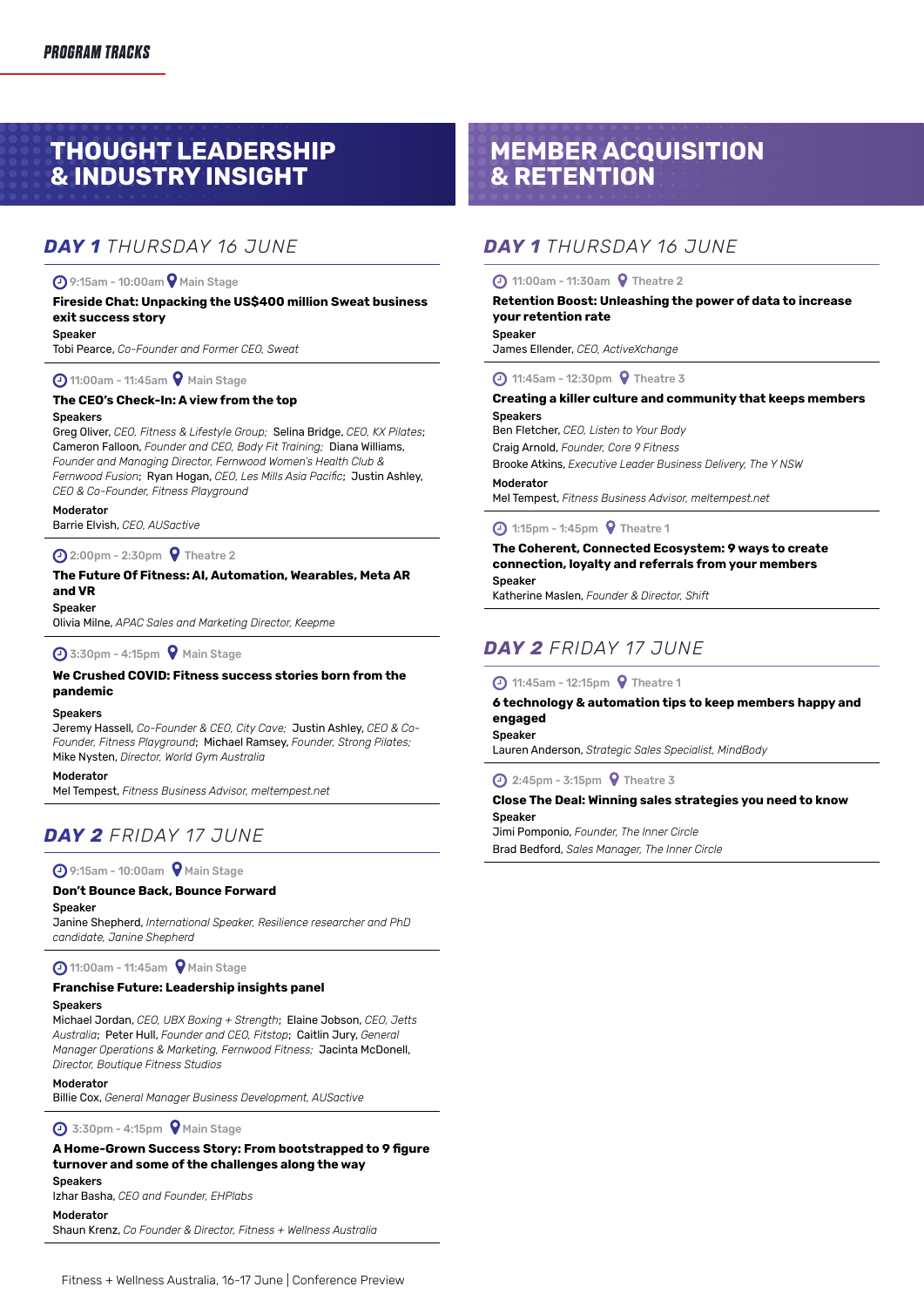## *DAY 1 THURSDAY 16 JUNE*

#### 12:30pm - 1:00pm Main Stage

#### **Building a \$1M personal training business in your facility** Speakers

Michael Cunico, *General Manager - Fitness & Innovation, Viva Leisure Limited*

Jeff Osborne, *Performance Manager, F45 Training*

Tahnee Donkin, *Regional Personal Training Manager, Fitness & Lifestyle Group*

#### Moderator

Richard Toutounji, Founder & CEO, COM Marketing

1:15pm - 2:00pm Theatre 3

#### **You're Missing Out: 4 alternate revenue streams to boost revenue and profitability**

Speakers Maz Hagemrad, *CEO, UFC Gym* Ashley Owen, *General Manager, Derrimut 24:7 Gym* Jason Laurence, *CEO, Skygym* Steve Grant, *Director, Gym Hub*

Moderator

Owen Bowling, *CEO, The Wellness Program*

## **45pm - 3:15pm 9 Theatre 2**

**Developing a 24hr digital solution that increases revenue and compliments your facility** Speaker Glen Taylor, *Sales Asia Pacific, FitnessOnDemand*

## *DAY 2 FRIDAY 17 JUNE*

#### **4** 10:00am - 10:45am **9** Theatre 3

#### **Top tips and tactics to increasing your average revenue per member**

Speakers

Scott Freeman, *Director, EMF* Mathew James, *Founder, Recovery Lab* Jonathan Freeman, *CEO, Club Active* Belinda Amis, *National Sales Manager, Fernwood Fitness*

Jason Laurence, *CEO, Skygym*

Moderator

Owen Bowling, *CEO, The Wellness Program*

# **REVENUE GROWTH BUSINESS & OPERATIONS**

## *DAY 1 THURSDAY 16 JUNE*

#### **4** 11:45am - 12:30pm **9** Theatre 1

#### **Post-COVID Industry Update: Performance, members, workout times and more**

Speaker

Michelle Furniss, *Chief Commercial Officer - Fitness & Wellbeing ANZ, Xplor Technologies*

#### **4:15pm - 4:45pm 9 Theatre 1**

#### **Using geographic and demographic local area data to make strategic, profit focused decisions**

Speaker

Peter Buckingham, *Managing Director, Spectrum Analysis*

## *DAY 2 FRIDAY 17 JUNE*

### **4** 11:00am - 11:30am **9** Theatre 2

#### **People Power: Secrets to incentivising and retaining your best people**

#### **Speakers**

Bekk Millwood, *Founder/Head of Talent, Fitness Lifestyle International* Brenden Clark, *General Manager, HealthyPeople*

Jonathan Freeman, *CEO, Club Active*

Moderator

Dennis Hosking, *Founder, Managing Director, FITREC & HealthyPeople*

#### **4** 1:15pm - 1:45pm **9** Theatre 3

#### **Top tactics to recruit and engage rockstar instructors** Speaker

Ryan Hogan, *CEO, Les Mills Asia Pacific*

#### $\bigcirc$  2:00pm - 2:45pm  $\bigcirc$  Main Stage

#### **Technology & Innovation: The new, the disruptive and the game-changing**

Speakers

Emmett Williams, *CEO, Myzone, Asia Pacific*

Michael Cunico, *General Manager - Fitness & Innovation, Viva Leisure Limited*

James Ellender, *CEO, ActiveXchange*

Hema Prakash, *Vice-President & Managing Director, Mindbody* Olivia Milne, *APAC Sales and Marketing Director, Keepme*

**Moderator** 

Justin Tamsett, *Facilitator, REX Roundtables*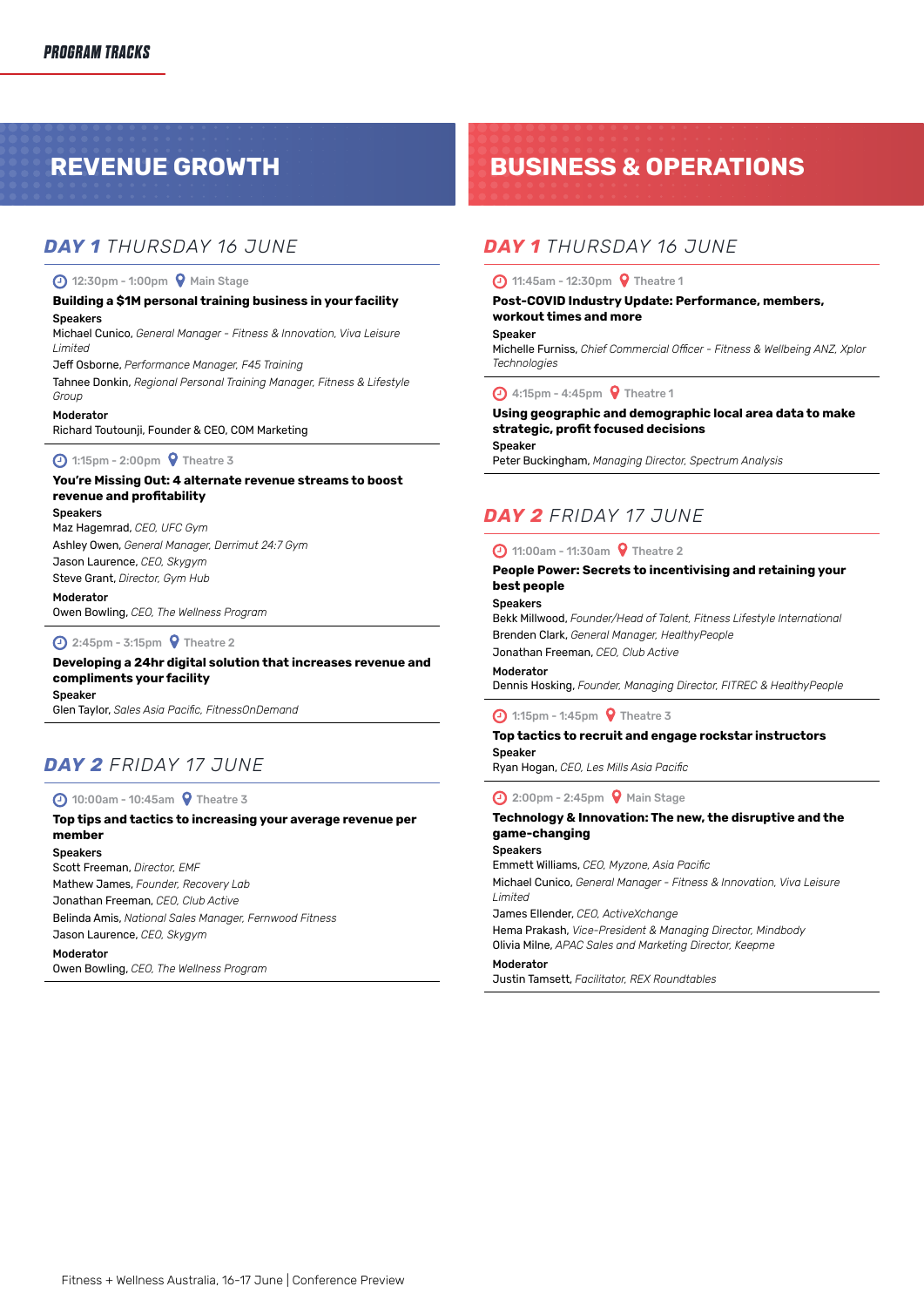# **BUSINESS EXIT STRATEGY FITNESS PROGRAMMING**

## *DAY 1 THURSDAY 16 JUNE*

#### 3:45pm - 4:15pm Theatre 2

#### **How To: Considerations for choosing the right franchise partner** Speaker

Damien Bain, *Managing Director, Fitness Business Sales*

## *DAY 2 FRIDAY 17 JUNE*

#### **4** 12:30pm - 1:15pm **9** Main Stage

## **Building An Empire: From 1 facility, to 5, to 20, to exit!**

**Speakers** 

Peter Hull, *Founder and CEO, Fitstop* Michael Jordan, *CEO, UBX Boxing + Strength* Sam Waller, *Franchisor, Stepz Fitness Group* Matt Gordin, *CEO, Boutique Fitness Studios*

#### Moderator

Richard Toutounji, *Founder & CEO, COM Marketing*

**4:15pm - 4:45pm • Theatre 1** 

#### **8 steps to selling your fitness business**

Speaker Damien Bain, *Managing Director, Fitness Business Sales*

## *DAY 1 THURSDAY 16 JUNE*

## **4** 10:00am - 10:45am **9** Theatre 3

#### **7 game-changing tips to improve your programming** Speakers

Sebastian Oreb, *Owner and Founder, Strength System & Base Gym* Stefan Ianev, *Head of Research & Development, Clean Health*

#### Moderator

Daine McDonald, *Founder & Executive Chairman, Clean Health*

#### 2:00pm - 2:45pm Main Stage

#### **Industry Futures: Building an offering for youth and senior wellness**

#### **Speakers**

Barrie Elvish, *CEO, AUSactive;* Fiona Kriaris, *Health and Wellness Product Manager, YMCA Victoria*; Scott Murray, *General Manager Club Operations, PCYC NSW;* Ed Smith, *CEO, Sydney University Sport & Fitness;*  Simon Bryson, *Group Operations Manager, Aligned Leisure;* 

Edwina Griffin, *Founder & Company Director, AtOne, Fitwomen & Fitmum* Moderator

#### Paul Ritchie, *General Manager of Commercial, AUSactive*

#### 2:45pm - 3:30pm Theatre 3

#### **Fitness Recovery: How tech enhanced wellness is changing the member experience**

#### Speaker

Tony De Leede, *CEO, Wellness Solutions*

## *DAY 2 FRIDAY 17 JUNE*

#### **4** 10:15am - 10:45am **9** Theatre 1

#### **Boutique Brilliance: Creating a first-class member experience**

#### Speakers

Sam Canavan, *Managing Director Asia-Pacific, ClassPass*; Brooke Daubney, *National Performance and Experience Manager, KX Pilates*; Michael Ramsey, *Founder, Strong Pilates*

#### Moderator

Vanessa Leone, *Co-Founder, Exercise to Experience*

**4** 11:45am - 12:15pm **9** Theatre 3

#### **How poor quality trainers are impacting your revenue growth and member retention**

**Speaker** 

Daine McDonald, *Founder & Executive Chairman, Clean Health*

12:30pm - 1:00pm Theatre 2

#### **HIIT Is Hot: 5 tips to take advantage and differentiate your current offering**

#### Speakers

Ben Woolford, *Founder - CEO, REVL Training;* Jeff Osborne, *Performance Manager, F45 Training;* Adala Bolto, *Founder & Director, Zadi Training;*  Daniel Conn, *Co-Founder Director, Baller Nation*

#### Moderator

Mel Tempest, *Fitness Business Advisor, meltempest.net*

**4** 2:45pm - 3:15pm **9** Theatre 1

#### **Building a boutique offering inside your commercial club Speaker**

Mel Tempest, *Fitness Business Advisor, meltempest.net*